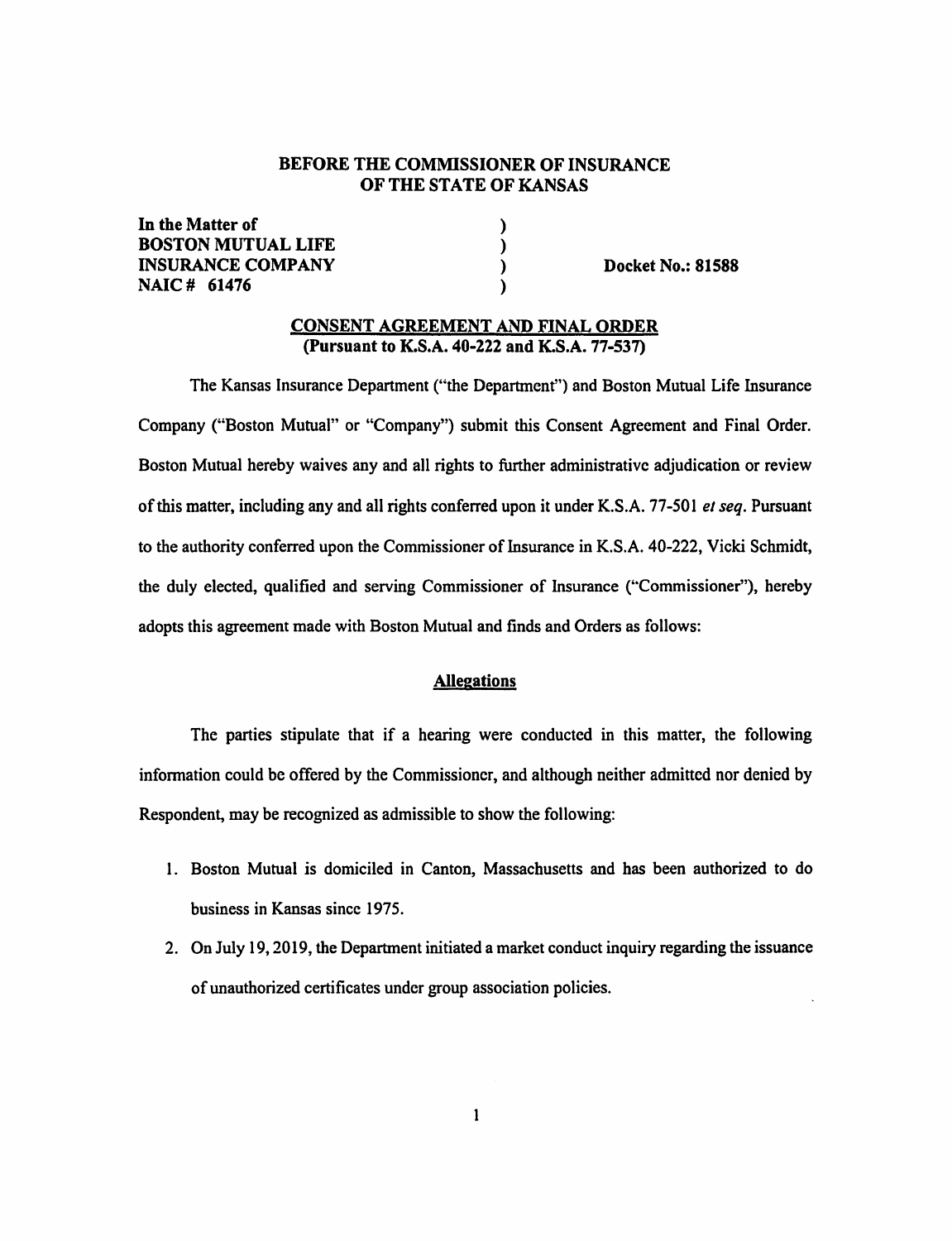- 3. The company indicated that a total of 21 unauthorized certificates were issued to Kansas consumers in 2017 and 2018, with an aggregate premium of \$9,788.18. As of August, 2019, there were six active certificates remaining.
- 4. The certificates were issued under master policies by out-of-state associations, including Direct Sellers World Alliance and Independent Truckers Association, and sold by Agentra, LLC, a Kansas licensed nonresident producer.
- *5.* The certificate holders were required to purchase an association membership simultaneously with insurance, and there is no evidence that the associations exist for a lawful pwpose in Kansas.
- 6. On or about February 1, 2018, over a year prior to the Department initiating its market conduct inquiry, the company advised Agentra to cease all sales through associations.

#### **Applicable Law**

l. **K.S.A.** 40-222 provides, in part:

(a) Whenever the commissioner of insurance deems it necessary but at least once every five years, the commissioner may make, or direct to be made, a financial examination of any insurance company in the process of organization, or applying for admission or doing business in this state. In addition, at the commissioner's discretion the commissioner may make, or direct to be made, a market regulation examination of any insurance company doing business in this state.

. . .

(c) For the purpose of such examination, the commissioner of insurance or the persons appointed by the commissioner, for the purpose of making such examination shall have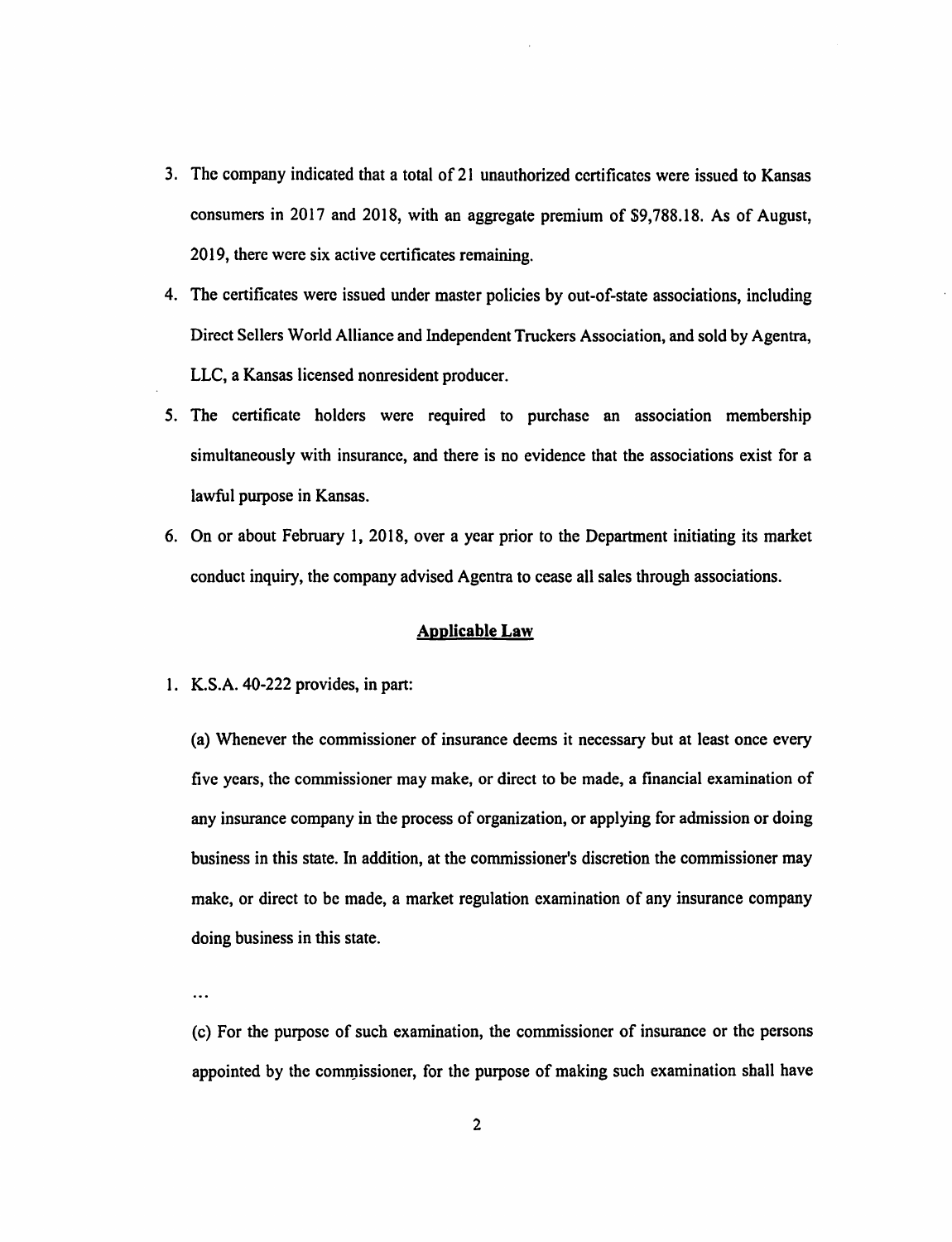free access to the books and papers of any such company that relate to its business and to the books and papers kept by any of its agents and may examine under oath, which the commissioner or the persons appointed by the commissioner are empowered to administer, the directors, officers, agents or employees of any such company in relation to its affairs, transactions and condition.

 $\dddotsc$ 

### 2. **K.S.A.** 40-2,125 provides, in part:

(a) If the commissioner determines after notice and opportunity for a hearing that any person has engaged or is engaging in any act or practice constituting a violation of any provision of Kansas insurance statutes or any rule and regulation or order thereunder, the commissioner may in the exercise of discretion, order any one or more of the following:

( 1) Payment of a monetary penalty of not more than \$1,000 for each and every act or violation, unless the person knew or reasonably should have known such person was in violation of the Kansas insurance statutes or any rule and regulation or order thereunder, in which case the penalty shall be not more than \$2,000 for each and every act or violation;

(2) suspension or revocation of the person's license or certificate if such person knew or reasonably should have known that such person was in violation of the Kansas insurance statutes or any rule and regulation or order thereunder; or

(3) that such person cease and desist from the unlawful act or practice and take such affirmative action as in the judgment of the commissioner will cany out the purposes of the violated or potentially violated provision.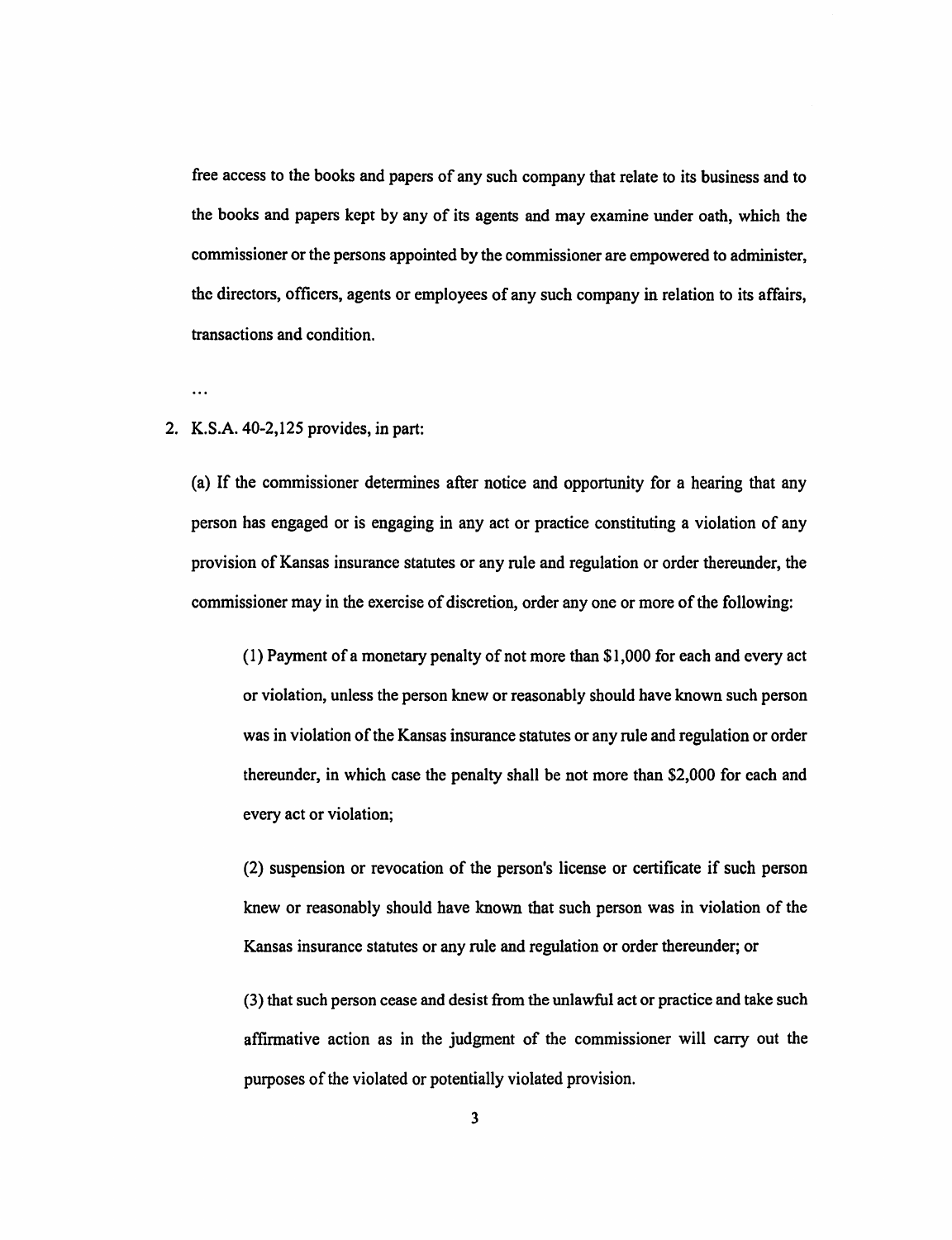3. K.S.A. 40-2209 provides, in pan:

 $\sim$ 

(f) Group accident and health insurance may be offered to a group under the following basis: ...

(5) A policy issued to an association which has been organized and is maintained for the purposes other than that of obtaining insurance, insuring at least 25 members, employees, or employees of members of the association for the benefit of persons other than the association or its officers.

### **Conclusions of Law and Orders**

Based on information enumerated in Paragraphs #1 through #6 and the applicable law cited above, **THE COMMISSIONER OF INSURANCE MAKES THE FOLLOWING ORDERS:** 

- I. The Commissioner of Insurance has jurisdiction over this matter pursuant to **K.S.A.** 40- 222, and shall retain jurisdiction to issue any further orders deemed necessary.
- 2. Boston Mutual shall pay a monetary penalty of \$500 for the alleged violations of Kansas law and shall cease and desist from rhe violations.
- 3. Boston Mutual neither admits nor denies the violations noted above.

IT IS SO ORDERED THIS  $\frac{\partial N}{\partial x}$  DAY OF OCTOBER 2020, IN THE CITY OF **TOPEKA, STATE OF KANSAS.**